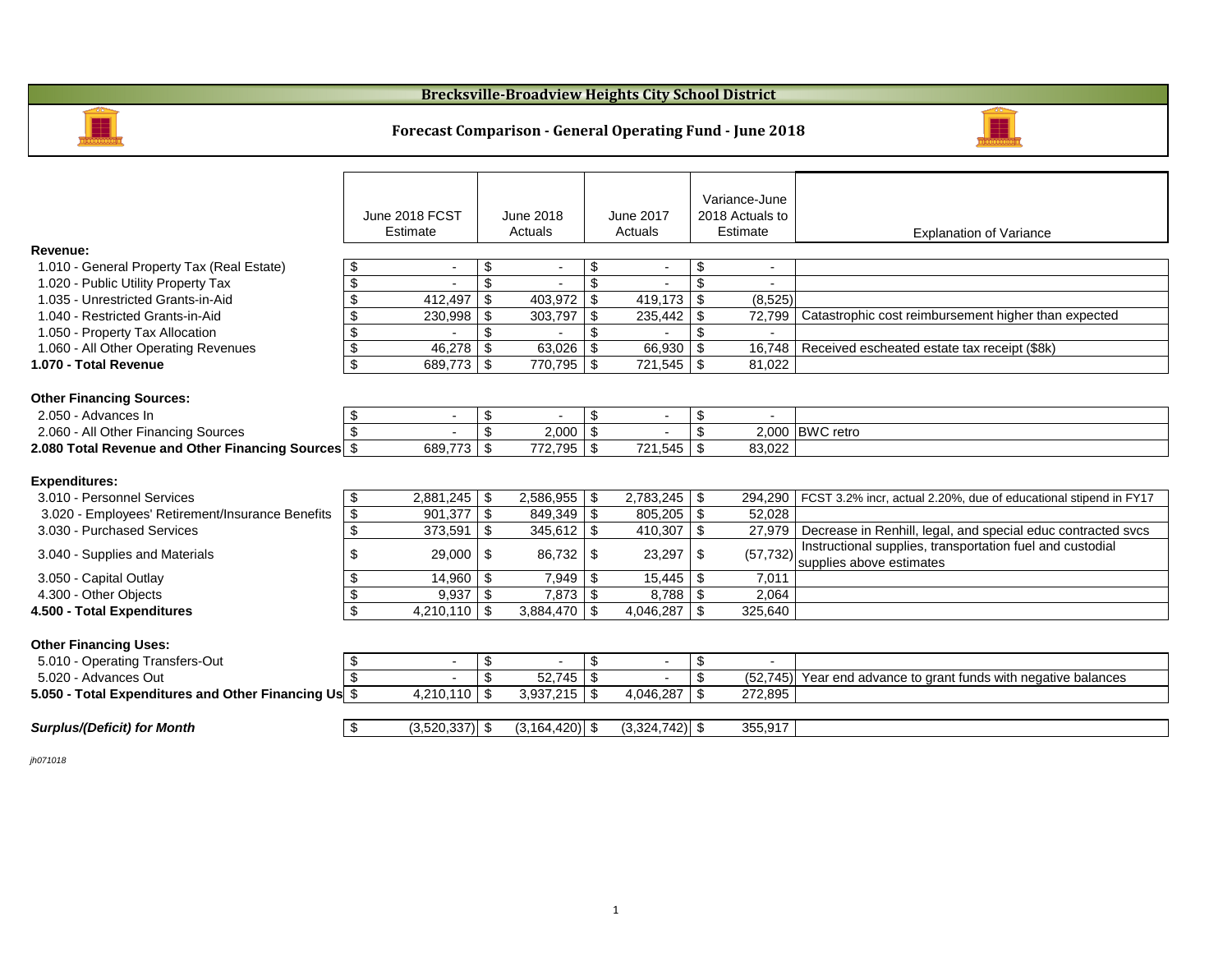|                                                     |                                             |                                          |                                             | Variance-                               |                                                                   |
|-----------------------------------------------------|---------------------------------------------|------------------------------------------|---------------------------------------------|-----------------------------------------|-------------------------------------------------------------------|
|                                                     |                                             |                                          |                                             | <b>Current FYTD</b>                     |                                                                   |
|                                                     | <b>Current FYTD FCST</b>                    | <b>Current FYTD</b>                      | <b>Prior FYTD</b>                           | <b>Actual to FCST</b>                   |                                                                   |
|                                                     | <b>Estimate</b>                             | Actuals                                  | Actuals                                     | Estimate                                | Explanation of \                                                  |
| <b>Revenue:</b>                                     |                                             |                                          |                                             |                                         |                                                                   |
| 1.010 - General Property Tax (Real Estate)          | 36,396,619<br>\$                            | 36,396,619<br>\$                         | $31,691,660$   \$<br>\$                     | $\blacksquare$                          |                                                                   |
| 1.020 - Public Utility Property Tax                 | $\boldsymbol{\theta}$<br>2,191,012          | \$<br>2,191,012                          | \$                                          |                                         |                                                                   |
| 1.035 - Unrestricted Grants-in-Aid                  | $\boldsymbol{\mathsf{\$}}$<br>5,272,079     | \$<br>5,260,715                          | \$<br>$5,265,240$ \$                        | (11, 364)                               |                                                                   |
| 1.040 - Restricted Grants-in-Aid                    | \$<br>240,918                               | $\boldsymbol{\mathsf{\$}}$<br>313,871    | \$<br>246,218                               | \$<br>72,953                            | Catastrophic cost reimbursement h                                 |
| 1.050 - Property Tax Allocation                     | $\boldsymbol{\theta}$<br>4,346,161          | $\boldsymbol{\mathcal{F}}$<br>4,346,161  | \$                                          |                                         |                                                                   |
| 1.060 - All Other Operating Revenues                | $\boldsymbol{\theta}$<br>1,634,307          | 1,685,738<br>\$                          | $1,949,041$ \$<br>\$                        | 51,431                                  | Higher than expected Spec ed tuitie                               |
| 1.070 - Total Revenue                               | $\boldsymbol{\mathsf{S}}$<br>50,081,096     | \$<br>50,194,116                         | $\mathfrak{S}$<br>$46,498,460$ \ \$         | 113,020                                 |                                                                   |
| <b>Other Financing Sources:</b>                     |                                             |                                          |                                             |                                         |                                                                   |
| 2.050 - Advances In                                 | 40,000<br>\$                                | $\sqrt{3}$<br>40,000                     | $\boldsymbol{\mathsf{\$}}$<br>$40,000$ \ \$ | $\blacksquare$                          |                                                                   |
| 2.060 - All Other Financing Sources                 | $\overline{\mathbf{G}}$<br>183,823          | $\boldsymbol{\mathcal{F}}$<br>247,213    | \$                                          |                                         | 63,390 BWC retro reimbursement receipt (                          |
| 2.080 Total Revenue and Other Financing Sources     | $\boldsymbol{\mathsf{S}}$<br>50,304,919     | \$<br>50,481,329                         | \$<br>$46,570,709$ \ \$                     | 176,410                                 |                                                                   |
| <b>Expenditures:</b>                                |                                             |                                          |                                             |                                         |                                                                   |
| 3.010 - Personnel Services                          | 30,194,741<br>$\boldsymbol{\mathsf{\$}}$    | 29,709,388<br>$\boldsymbol{\mathcal{F}}$ | $29,498,832$ \$<br>\$                       | 485,353                                 | FCST 3.2% incr, actual 2.20%, due of                              |
| 3.020 - Employees' Retirement/Insurance Benefits    | $\overline{\mathbf{G}}$<br>10,390,334       | \$<br>10,341,066                         | \$                                          | 49,268                                  |                                                                   |
| 3.030 - Purchased Services                          | $\boldsymbol{\theta}$<br>4,398,860          | $\boldsymbol{\mathcal{F}}$<br>4,412,080  | 4,087,592<br>\$                             | $\boldsymbol{\mathcal{F}}$<br>(13, 220) | Increase in utilities, travel and mee                             |
| 3.040 - Supplies and Materials                      | \$<br>881,344                               | $\boldsymbol{\mathcal{F}}$<br>932,657    | \$<br>788,982                               | (51, 313)<br>\$                         | Instructional supplies, transportatio<br>supplies above estimates |
| 3.050 - Capital Outlay                              | \$<br>83,994                                | \$<br>83,364                             | \$                                          | 630                                     |                                                                   |
| 4.300 - Other Objects                               | $\boldsymbol{\theta}$<br>838,244            | $\boldsymbol{\mathcal{F}}$<br>816,404    | $\boldsymbol{\mathcal{S}}$                  | 21,840                                  | Tax collection fees below estimate                                |
| 4.500 - Total Expenditures                          | $\overline{\mathbf{S}}$<br>46,787,517       | \$<br>46,294,959                         | \$<br>$45,018,112$   \$                     | 492,558                                 |                                                                   |
| <b>Other Financing Uses:</b>                        |                                             |                                          |                                             |                                         |                                                                   |
| 5.010 - Operating Transfers-Out                     | $303,085$ \$<br>\$                          |                                          |                                             |                                         |                                                                   |
| 5.020 - Advances Out                                | $\boldsymbol{\mathsf{\$}}$<br>$40,000$   \$ | 92,745                                   | $40,000$ \ \$<br>\$                         | (52, 745)                               | Year end advance to grant funds w                                 |
| 5.050 - Total Expenditures and Other Financing Uses | $\boldsymbol{\mathsf{\$}}$<br>47,130,602    | 46,690,789<br>\$                         | $45,362,455$ \\$<br>\$                      | 439,813                                 |                                                                   |
| <b>Surplus/(Deficit) FYTD</b>                       | $\boldsymbol{\mathsf{\$}}$<br>3,174,317     | $3,790,540$   \$<br>l \$                 | $1,208,254$ \$                              | 616,223                                 |                                                                   |
| jh071018                                            |                                             |                                          |                                             |                                         |                                                                   |
|                                                     |                                             |                                          |                                             |                                         |                                                                   |

## **Brecksville-Broadview Heights City School District**



### **Forecast Comparison - General Operating Fund - July to June 2018**



lanation of Variance

bursement higher than expected

Spec ed tuition and interest income

ent receipt (\$63k YTD)

20%, due of educational stipend in FY17

vel and meeting expenses ransportation fuel and custodial<br>es

rant funds with negative balances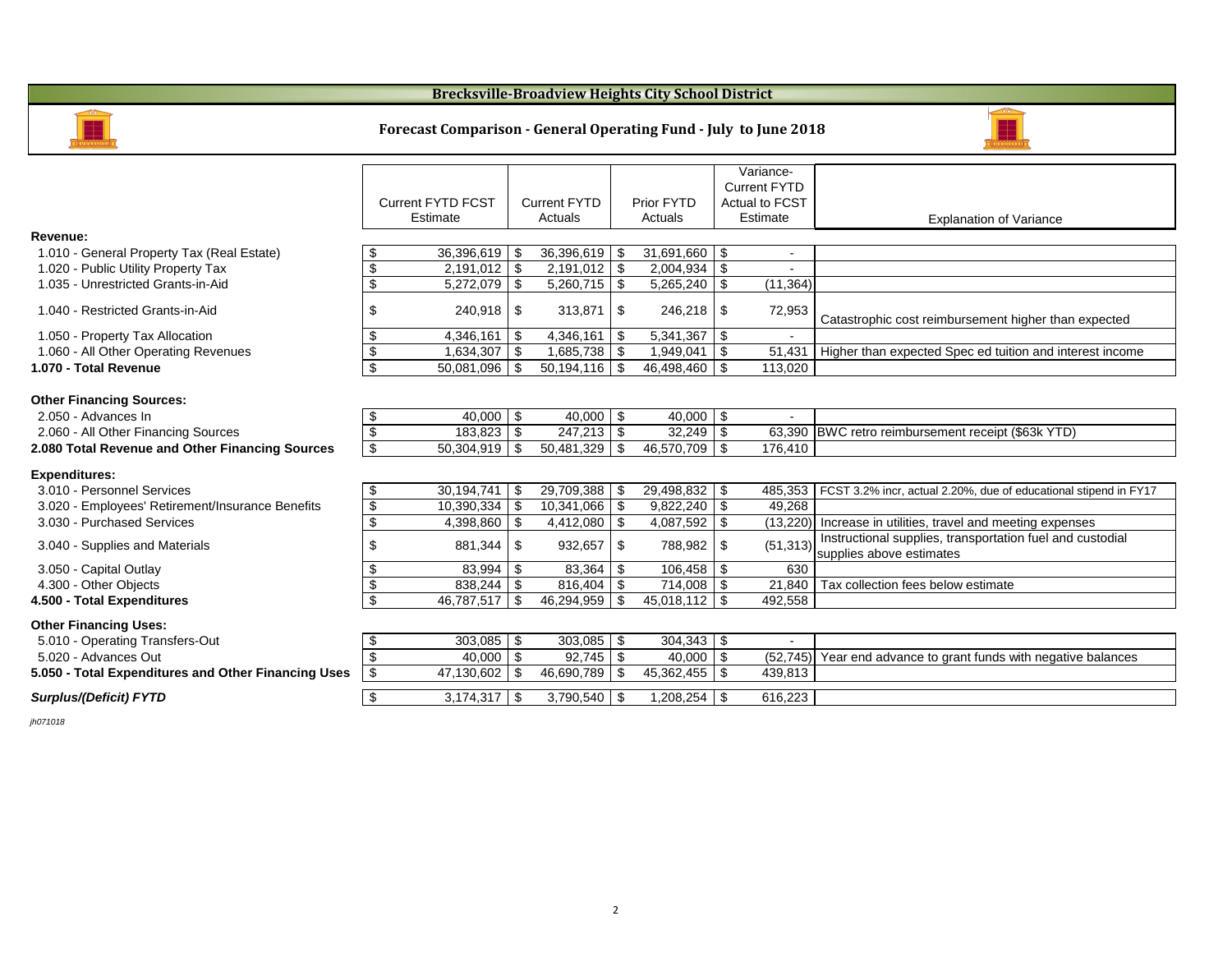|                 | <b>Brecksville-Broadview Heights City School District</b>                                                  |                             |           |                       |                    |                                                                     |                                             |                                        |                    |                         |  |
|-----------------|------------------------------------------------------------------------------------------------------------|-----------------------------|-----------|-----------------------|--------------------|---------------------------------------------------------------------|---------------------------------------------|----------------------------------------|--------------------|-------------------------|--|
|                 |                                                                                                            |                             |           |                       |                    | <b>Revenue Analysis Report - General Operating Fund Only - FY18</b> |                                             |                                        |                    |                         |  |
|                 |                                                                                                            | <b>Local Revenue</b>        |           |                       | Federal            |                                                                     | <b>State Revenue</b>                        |                                        |                    |                         |  |
| 2017-2018       | <b>Taxes</b><br>Real<br><b>Estate</b>                                                                      | Personal<br><b>Property</b> | Interest  | <b>Other</b><br>Local | <b>OH Medicaid</b> | <b>Unrestricted</b><br>Grants-<br>in-Aid                            | <b>Property</b><br>Tax<br><b>Allocation</b> | <b>Restricted</b><br>Grants-<br>in-Aid | Non-<br>Operating* | <b>Total</b><br>Revenue |  |
| <b>July</b>     | 5,515,000                                                                                                  |                             | 13,794    | 155,584               | 6,659              | 421,671                                                             |                                             | 962                                    | 177,626            | 6,291,296               |  |
| <b>August</b>   | 8,651,202                                                                                                  | 919,515                     | 17,095    | 272,936               | 9,559              | 556,714                                                             |                                             | 945                                    | 1,996              | 10,429,962              |  |
| September       |                                                                                                            |                             | 9,961     | 124,574               |                    | 421,676                                                             |                                             | 938                                    |                    | 557,149                 |  |
| <b>October</b>  |                                                                                                            |                             | 23,088    | 35,920                |                    | 434,958                                                             | 2,000,672                                   | 799                                    |                    | 2,495,437               |  |
| <b>November</b> | $\overline{\phantom{a}}$                                                                                   | $\overline{\phantom{a}}$    | 21,103    | 63,061                |                    | 420,276                                                             | $\blacksquare$                              | 629                                    | $\blacksquare$     | 505,069                 |  |
| <b>December</b> | 2,157                                                                                                      |                             | 27,043    | 71,655                |                    | 416,529                                                             |                                             | 753                                    | 40,000             | 558,137                 |  |
| <b>January</b>  | 7,562,000                                                                                                  |                             | 10,318    | 34,656                | 3,611              | 509,672                                                             | 291,667                                     | 681                                    | 4,201              | 8,416,806               |  |
| February        | 13,363,000                                                                                                 |                             | 23,607    | 69,271                | 4,189              | 416,970                                                             |                                             | 637                                    |                    | 13,877,674              |  |
| <b>March</b>    | 1,303,260                                                                                                  | 1,271,497                   | 46,356    | 252,551               | $\blacksquare$     | 436,372                                                             |                                             | 751                                    |                    | 3,310,787               |  |
| <b>May</b>      |                                                                                                            |                             | 24,696    | 140,013               | 65,729             | 412,744                                                             |                                             | 1,992                                  |                    | 645,175                 |  |
| <b>May</b>      |                                                                                                            |                             | 34,991    | 53,454                | 7,238              | 409,161                                                             | 2,053,822                                   | 987                                    | 61,390             | 2,621,043               |  |
| June            |                                                                                                            |                             | 42,747    | 20,033                | 246                | 403,972                                                             |                                             | 303,797                                | 2,000              | 772,795                 |  |
| <b>Totals</b>   | \$36,396,619                                                                                               | \$2,191,012                 | \$294,799 | \$1,293,707           | \$97,232           | \$5,260,715                                                         | \$4,346,161                                 | \$313,871                              | \$287,213          | \$50,481,329            |  |
| % of Total      | 72.10%                                                                                                     | 4.34%                       | 0.58%     | 2.56%                 | 0.19%              | 10.42%                                                              | 8.61%                                       | 0.62%                                  | 0.57%              |                         |  |
|                 | *Non-Operating Revenue includes advances in, and refund of prior year expenditures (i.e. BWC).<br>jh071018 |                             |           |                       |                    |                                                                     |                                             |                                        |                    |                         |  |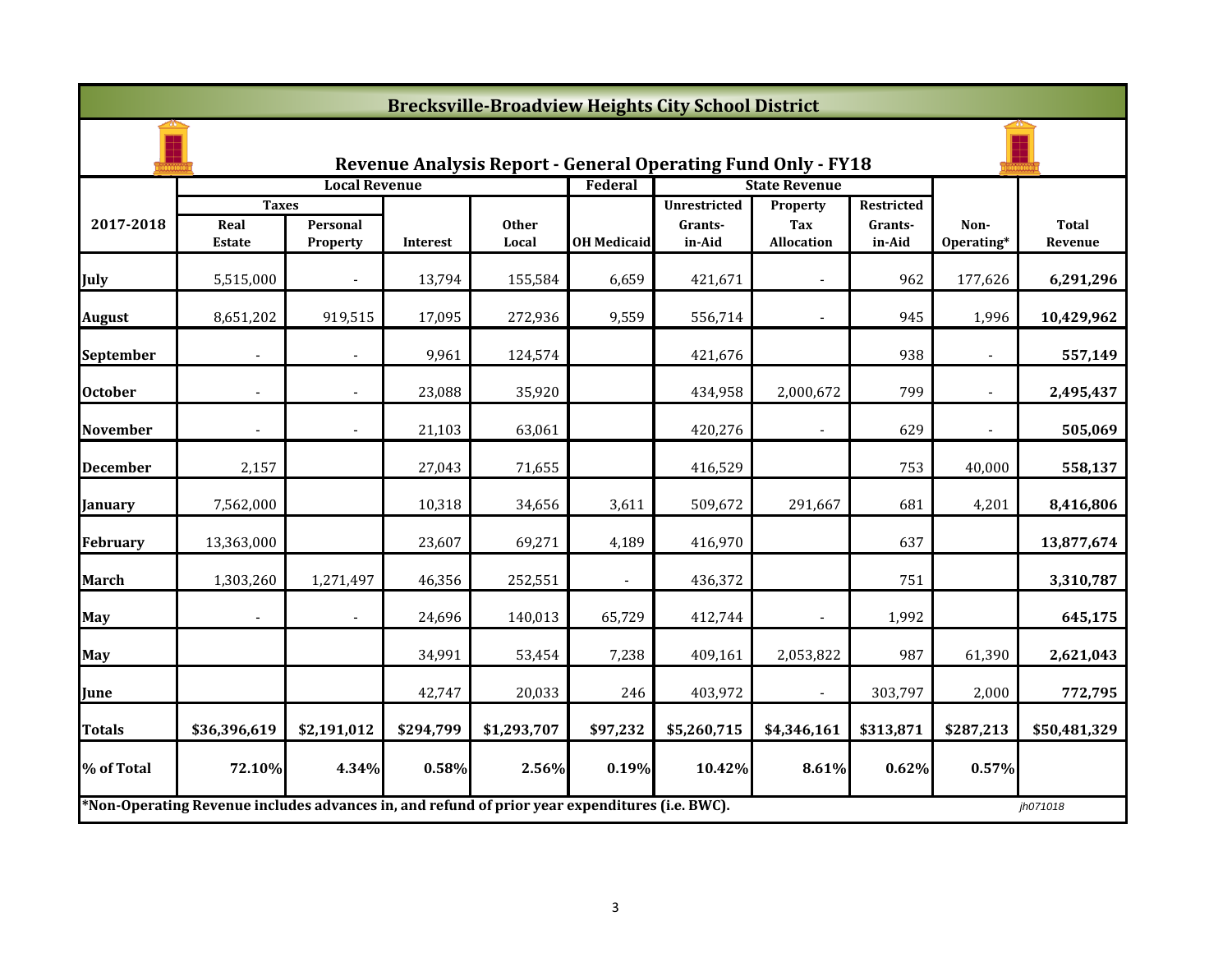| <b>Brecksville-Broadview Heights City School District</b> |                                                                                                                                       |                 |                 |                 |           |              |                          |                                 |  |
|-----------------------------------------------------------|---------------------------------------------------------------------------------------------------------------------------------------|-----------------|-----------------|-----------------|-----------|--------------|--------------------------|---------------------------------|--|
|                                                           | <b>Expenditure Analysis Report - General Operating Fund - FY18</b>                                                                    |                 |                 |                 |           |              |                          |                                 |  |
| 2017-2018                                                 | <b>Salaries</b>                                                                                                                       | <b>Benefits</b> | <b>Services</b> | <b>Supplies</b> | Equipment | <b>Other</b> | Non-<br>Operating*       | <b>Total</b><br><b>Expenses</b> |  |
| July                                                      | 1,911,471                                                                                                                             | 794,807         | 401,793         | 75,293          | 269       | 13,809       | 40,000                   | 3,237,442                       |  |
| August                                                    | 1,892,898                                                                                                                             | 808,951         | 398,732         | 107,200         | 15,434    | 286,996      |                          | 3,510,211                       |  |
| September                                                 | 3,349,242                                                                                                                             | 800,922         | 303,836         | 118,497         | 6,052     | 10,696       | $\overline{\phantom{a}}$ | 4,589,245                       |  |
| <b>October</b>                                            | 2,369,479                                                                                                                             | 844,151         | 461,418         | 77,842          | 13,966    | 6,786        |                          | 3,773,642                       |  |
| November                                                  | 2,495,794                                                                                                                             | 869,938         | 284,459         | 63,098          | 6,535     | 8,239        |                          | 3,728,063                       |  |
| December                                                  | 2,399,014                                                                                                                             | 835,123         | 294,914         | 75,005          | 7,240     | 9,573        | 293,987                  | 3,914,856                       |  |
| January                                                   | 2,264,160                                                                                                                             | 1,067,585       | 425,789         | 68,981          | 1,238     | 14,362       | 9,098                    | 3,851,213                       |  |
| February                                                  | 2,317,721                                                                                                                             | 885,663         | 335,663         | 61,338          | 2,966     | 6,116        |                          | 3,609,467                       |  |
| March                                                     | 3,621,301                                                                                                                             | 880,908         | 330,275         | 66,344          | 791       | 442,505      |                          | 5,342,124                       |  |
| April                                                     | 2,200,865                                                                                                                             | 838,532         | 452,990         | 52,246          | 3,043     | 4,608        |                          | 3,552,284                       |  |
| May                                                       | 2,300,488                                                                                                                             | 865,137         | 376,599         | 80,081          | 17,881    | 4,841        |                          | 3,645,027                       |  |
| June                                                      | 2,586,955                                                                                                                             | 849,349         | 345,612         | 86,732          | 7,949     | 7,873        | 52,745                   | 3,937,215                       |  |
| <b>TOTALS</b>                                             | \$29,709,388                                                                                                                          | \$10,341,066    | \$4,412,080     | \$932,657       | \$83,364  | \$816,404    | \$395,830                | \$46,690,789                    |  |
| % of Total                                                | 63.63%                                                                                                                                | 22.15%          | 9.45%           | 2.00%           | 0.18%     | 1.75%        | 0.85%                    |                                 |  |
|                                                           | *Non-Operating expenses include advances and transfers out.<br>Operating Fund includes General Fund (001) only for FY2018<br>jh071018 |                 |                 |                 |           |              |                          |                                 |  |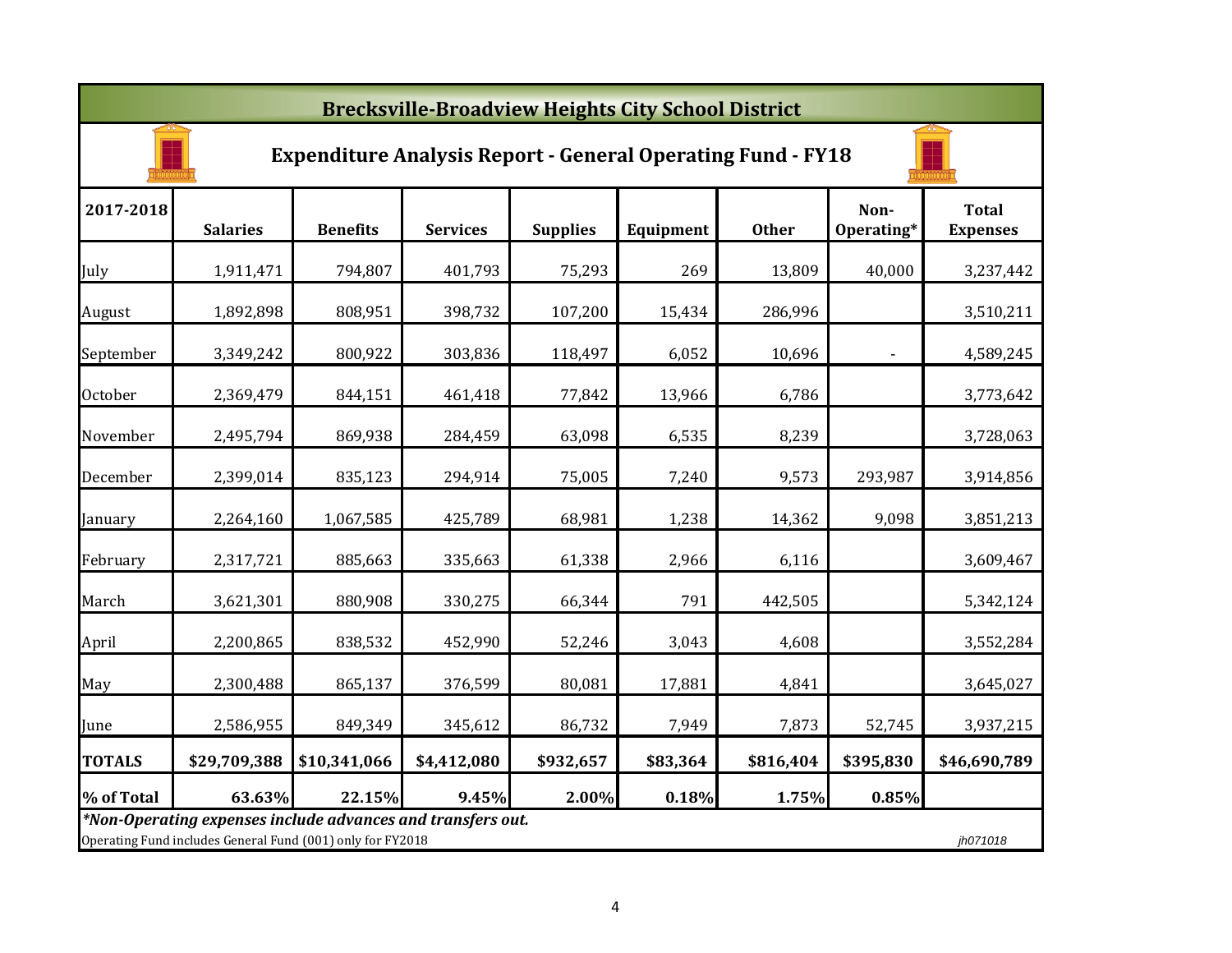# **Brecksville-Broadview Heights City School District**



# **June, 2018 FINSUMM Financial Summary**

|     | "where fine education is a heritage"    |                                                |                                   |                                                         |                                       |                                                             |                                                 |                                       |                                                      |  |
|-----|-----------------------------------------|------------------------------------------------|-----------------------------------|---------------------------------------------------------|---------------------------------------|-------------------------------------------------------------|-------------------------------------------------|---------------------------------------|------------------------------------------------------|--|
|     | <b>Fund Fund Name</b>                   | <b>Beginning</b><br><b>Balance</b><br>7/1/2017 | <b>Monthly</b><br><b>Receipts</b> | <b>Fiscal Year</b><br><b>To Date</b><br><b>Receipts</b> | <b>Monthly</b><br><b>Expenditures</b> | <b>Fiscal Year</b><br><b>To Date</b><br><b>Expenditures</b> | <b>Current</b><br><b>Fund</b><br><b>Balance</b> | <b>Current</b><br><b>Encumbrances</b> | <b>Unencumbered</b><br><b>Fund</b><br><b>Balance</b> |  |
| 001 | <b>General Fund</b>                     | \$11,855,907.14                                | \$772,795.24                      | \$50,481,328.61                                         | \$3,937,214.21                        | \$46,690,788.99                                             | \$15,646,446.76                                 | \$419,486.87                          | \$15,226,959.89                                      |  |
| 002 | <b>Bond Retirement</b>                  | \$3,761,382.84                                 | \$0.00                            | 2,882,716.13                                            | \$83,649.81                           | 2,503,375.65                                                | 4,140,723.32                                    | \$0.00                                | 4,140,723.32                                         |  |
| 003 | Permanent Improvement                   | \$1,519,645.15                                 | \$0.00                            | 1,845,941.59                                            | \$187,705.87                          | 1,629,573.61                                                | 1,736,013.13                                    | \$540,845.56                          | 1,195,167.57                                         |  |
| 004 | <b>Building Fund</b>                    | \$151,453.36                                   | \$0.00                            | 45,000.00                                               | \$0.00                                | 0.00                                                        | 196,453.36                                      | \$0.00                                | 196,453.36                                           |  |
| 006 | <b>Food Service</b>                     | \$315,666.75                                   | \$41,949.53                       | 1,327,101.31                                            | \$71,935.50                           | 1,322,159.21                                                | 320,608.85                                      | \$30,370.00                           | 290,238.85                                           |  |
| 007 | <b>Special Trust</b>                    | \$130,277.15                                   | \$2,461.56                        | 33,244.59                                               | \$171.85                              | 73,579.32                                                   | 89,942.42                                       | \$0.00                                | 89,942.42                                            |  |
| 009 | <b>Uniform Supplies</b>                 | \$165,005.24                                   | \$15,992.58                       | 277,225.00                                              | \$2,808.65                            | 234,674.19                                                  | 207,556.05                                      | \$350.00                              | 207,206.05                                           |  |
| 014 | Rotary - Internal Services              | \$151,598.57                                   | \$12,004.09                       | 355,362.71                                              | \$120,349.76                          | 381,712.57                                                  | 125,248.71                                      | \$3,533.87                            | 121,714.84                                           |  |
| 018 | <b>Public School Support</b>            | \$145,243.95                                   | \$6,416.22                        | 94,497.12                                               | \$2,679.38                            | 80,078.78                                                   | 159,662.29                                      | \$229.00                              | 159,433.29                                           |  |
| 019 | Other Grants                            | \$169,007.44                                   | \$0.00                            | 108,896.48                                              | \$13,125.15                           | 84,562.10                                                   | 193,341.82                                      | \$62.58                               | 193,279.24                                           |  |
| 020 | Child Care Fund                         | \$227,513.70                                   | \$49,564.36                       | 519,261.75                                              | \$33,141.40                           | 400,843.50                                                  | 345,931.95                                      | \$3,697.69                            | 342,234.26                                           |  |
| 022 | <b>Unclaimed Funds</b>                  | \$142,000.00                                   | \$0.00                            | 319,000.00                                              | \$0.00                                | 0.00                                                        | 461,000.00                                      | \$0.00                                | 461,000.00                                           |  |
| 200 | <b>Student Managed Funds</b>            | \$146,605.11                                   | $(*760.14)$                       | 266,285.33                                              | \$6,426.09                            | 260,973.12                                                  | 151,917.32                                      | \$3,705.50                            | 148,211.82                                           |  |
| 300 | <b>District Managed Funds</b>           | \$235,318.82                                   | \$38,197.65                       | 480,389.11                                              | \$41,917.28                           | 492,629.29                                                  | 223,078.64                                      | \$10,136.25                           | 212,942.39                                           |  |
| 401 | <b>Auxiliary Services</b>               | \$43,666.45                                    | \$17.53                           | 167,088.54                                              | \$19,139.20                           | 201,013.29                                                  | 9,741.70                                        | \$89.10                               | 9,652.60                                             |  |
| 451 | OneNet (Data Communication)             | \$0.00                                         | \$0.00                            | 10,800.00                                               | \$0.00                                | 10,800.00                                                   | 0.00                                            | \$0.00                                | 0.00                                                 |  |
| 499 | Miscellaneous State Grants              | \$1,554.14                                     | \$20,746.86                       | 110,946.86                                              | \$4,730.03                            | 105,777.11                                                  | 6,723.89                                        | \$6,247.50                            | 476.39                                               |  |
| 516 | <b>IDEA-B</b>                           | \$35,208.12                                    | \$192,713.70                      | 749,307.34                                              | \$90,596.74                           | 689,326.23                                                  | 95,189.23                                       | \$95,189.23                           | 0.00                                                 |  |
| 551 | Title III - Limited English Proficiency | \$0.00                                         | \$22,343.16                       | 27,343.16                                               | \$22,343.16                           | 27,343.16                                                   | 0.00                                            | \$0.00                                | 0.00                                                 |  |
| 572 | Title I - Disadvantaged Children        | ( \$9,098.10)                                  | \$181,597.73                      | 332,439.03                                              | \$128,246.84                          | 284,136.84                                                  | 39,204.09                                       | \$0.00                                | 39,204.09                                            |  |
| 587 | Preschool                               | \$0.00                                         | \$18,755.02                       | 18,755.02                                               | \$18,755.02                           | 18,755.02                                                   | 0.00                                            | \$0.00                                | 0.00                                                 |  |
| 590 | Title II-A - Improving Teacher Quality  | \$74.67                                        | \$62,347.20                       | 73,373.83                                               | \$53,057.59                           | 74,422.65                                                   | 1,025.85                                        | \$0.00                                | 1,025.85                                             |  |
| 599 | Miscellaneous Federal Grants            | (\$7,791.89)                                   | \$46,371.98                       | 149,172.02                                              | \$13,894.34                           | 126,459.34                                                  | 14,920.79                                       | \$14,920.79                           | 0.00                                                 |  |
|     |                                         |                                                |                                   |                                                         |                                       |                                                             |                                                 |                                       |                                                      |  |
|     | <b>Grand Totals (ALL Funds)</b>         | \$19,180,238.61                                | \$1,483,514.27                    | \$60,675,475.53                                         | \$4,851,887.87                        | \$55,692,983.97                                             | \$24,164,730.17                                 | \$1,128,863.94                        | \$23,035,866.23                                      |  |

*jh070918*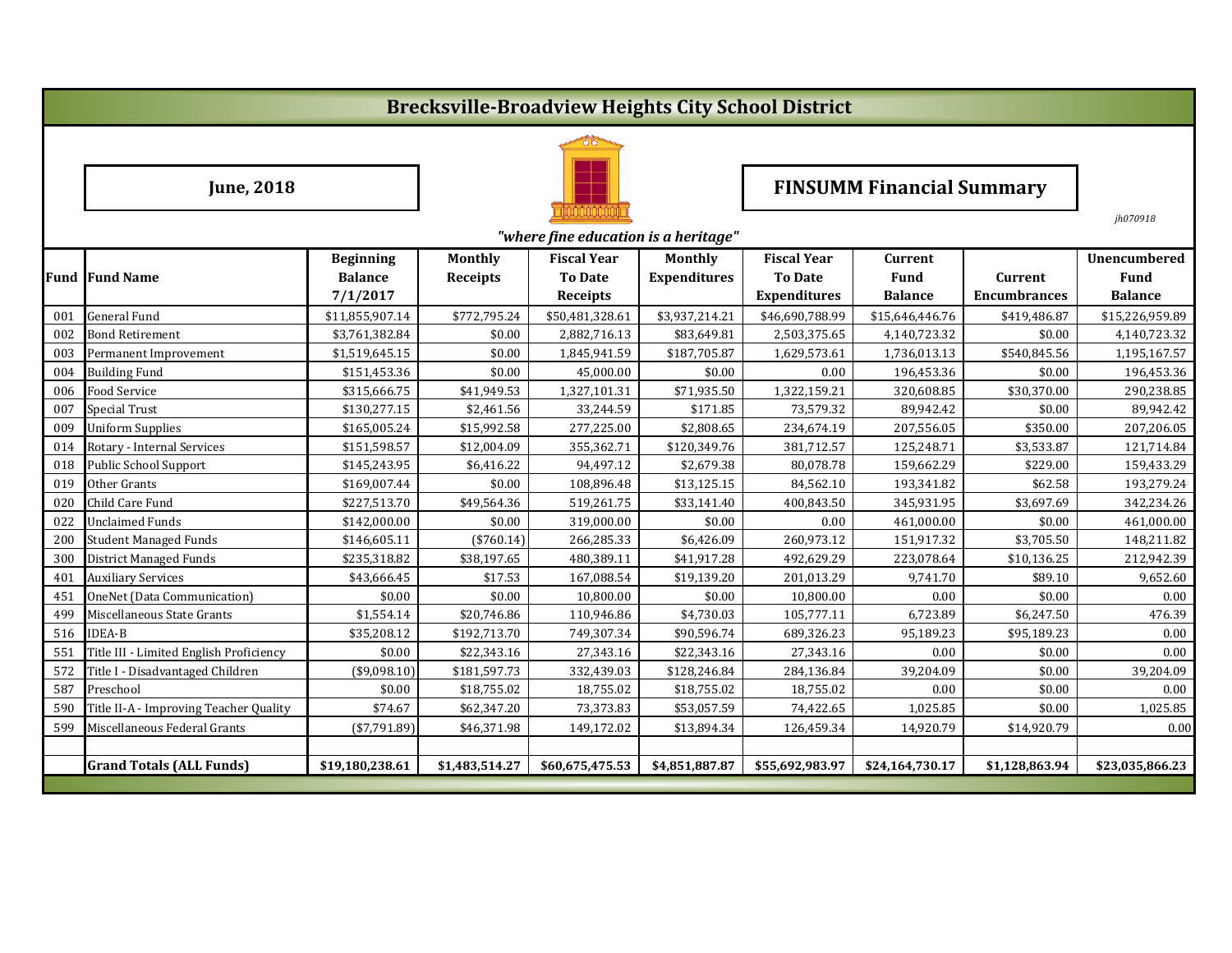## *Brecksville-Broadview Heights Board of Education*

## *Record of Advances for 2017/2018*



|                                       |                                   |                            |                               | INITIAL ADVANCE INFORMATION     |             |                                | <b>ADVANCE RETURN</b> |
|---------------------------------------|-----------------------------------|----------------------------|-------------------------------|---------------------------------|-------------|--------------------------------|-----------------------|
| <b>Date</b><br><b>Approved</b>        | <b>Board</b><br><b>Resolution</b> | <b>FROM</b><br><b>Fund</b> | T <sub>0</sub><br><b>Fund</b> | <b>Fund</b><br><b>Name</b>      | Amount      | <b>Date</b><br><b>Returned</b> | <b>Amount</b>         |
| 7/24/2017                             |                                   | 001                        | 009                           | Uniform School<br>Supplies - MS | \$40,000.00 | 12/28/2017                     | \$40,000.00           |
|                                       |                                   |                            |                               |                                 |             |                                |                       |
|                                       |                                   |                            |                               |                                 |             |                                |                       |
|                                       |                                   |                            |                               |                                 |             |                                |                       |
|                                       |                                   |                            |                               |                                 |             |                                |                       |
|                                       |                                   |                            |                               |                                 |             |                                |                       |
|                                       | TOTAL Advances for 2017-2018      | \$40,000.00                |                               | \$40,000.00                     |             |                                |                       |
| \$0.00<br><b>Advances Outstanding</b> |                                   |                            |                               |                                 |             |                                |                       |
| jh061218                              |                                   |                            |                               |                                 |             |                                |                       |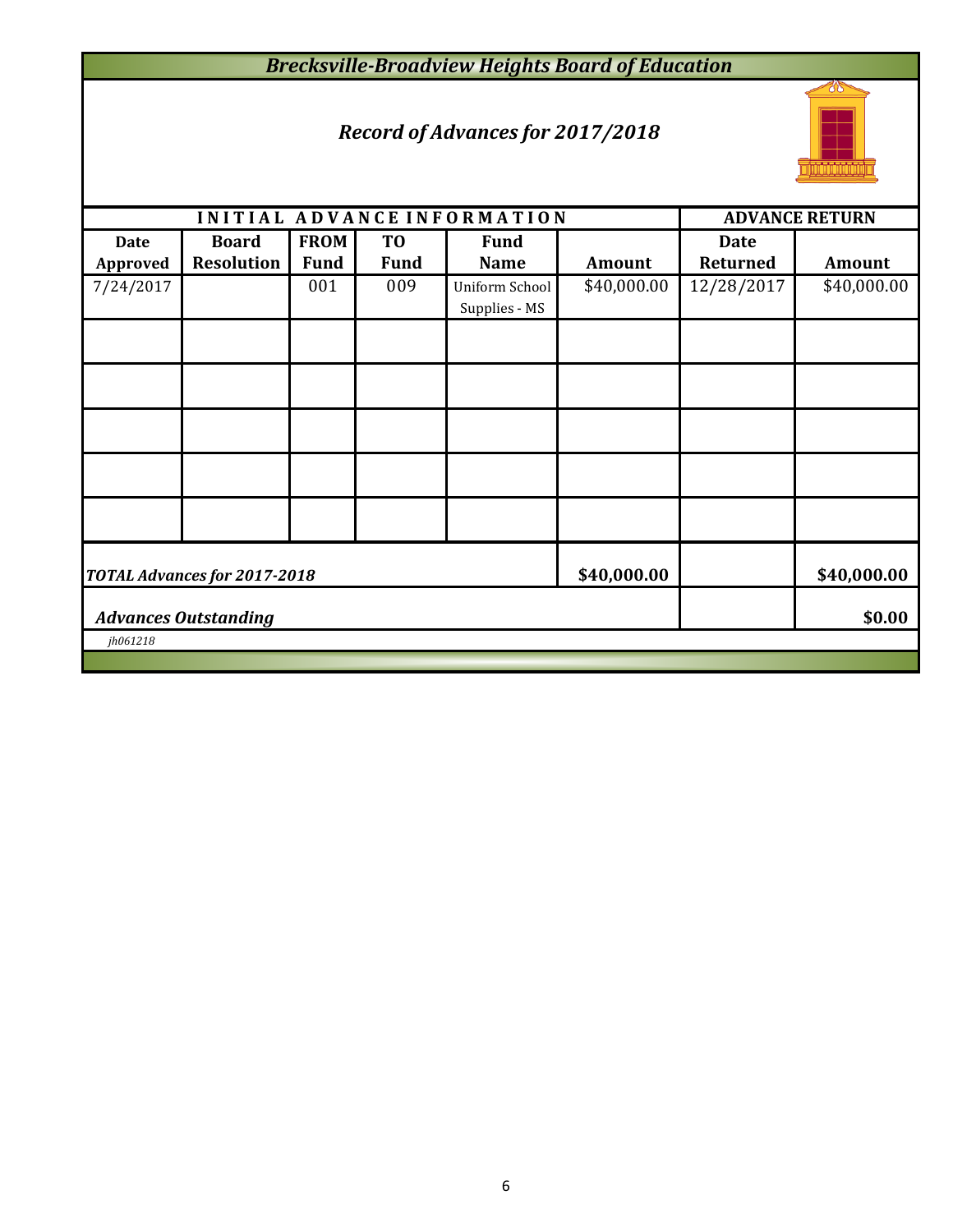## *Brecksville-Broadview Heights Board of Education*



# *Approved Funds for 2017/2018*



n l

| <b>Non-Public</b><br><b>Authorized</b><br><b>Monthly</b><br><b>Amount</b><br><b>Fund</b><br><b>Description</b><br><b>Authorized</b><br>Amount<br><b>Received</b><br><b>Amount</b><br><b>Received</b><br><b>Project-To-Date</b><br><b>Amount</b><br><b>State Grants</b><br>451/9018 Network Connectivity Subsidy 9018<br>\$0.00<br>\$10,800.00<br>\$0.00<br>\$10,800.00<br><b>Auxiliary Services</b><br>\$158,602.00<br>401/9018 Assumption<br>\$0.00<br>\$17.53<br>\$148,321.49<br>401/9218 South Suburban Montessori (cancelled 12/17)<br>\$63,000.00<br>\$0.00<br>\$0.00<br>\$18,767.05<br>401/9118 Lawrence School (cancelled beginning FY18)<br>\$36,191.00<br>\$0.00<br>\$0.00<br>\$0.00<br><b>CAPA</b><br><b>Ohio Dept. of Health Tobacco Use Prevention</b><br>\$80,000.00<br>\$0.00<br>\$0.00<br>\$40,200.00<br>and Cessation<br><b>Total State Funds</b><br>\$348,593.00<br>\$17.53<br>\$218,088.54<br>\$0.00<br><b>Federal Grants</b><br>516/9018 IDEA-B Special Education FY18<br>\$0.00<br>\$779,949.26<br>\$192,713.70<br>\$770,823.32<br>551/9018 Title III Limited English Proficiency FY18<br>\$25,160.37<br>\$0.00<br>\$19,160.37<br>\$24,160.37<br>551/9118 Title III immigrant (new in FY18)<br>\$3,182.79<br>\$0.00<br>\$0.00<br>\$0.00<br>\$0.00<br>572/9018 Title I FY18<br>\$273,463.39<br>\$181,597.73<br>\$271,916.00<br>587/9018 Preschool Special Education FY18<br>\$18,755.02<br>\$18,755.02<br>\$0.00<br>\$18,755.02<br>590/9018 Title II-A Improving Teacher Quality FY18<br>\$76,458.05<br>\$0.00<br>\$62,347.20<br>\$73,448.50<br>\$4,555.71<br>\$10,000.00<br>\$0.00<br>\$4,555.71<br>599/9918 Title IV-A Student Supp/Academic Enrich (new FY18)<br>599/9018 CAPA Drug-Free Communities FY18<br>\$13,361.14<br>\$137,194.21<br>\$0.00<br>\$63,978.31<br><b>Total Federal Funds</b><br>\$1,324,163.09<br>\$0.00<br>\$492,490.87<br>\$1,227,637.23 |          | This report is a listing of all grant funds authorized and received throughout the 2017/2018 fiscal year. |  |  |
|-------------------------------------------------------------------------------------------------------------------------------------------------------------------------------------------------------------------------------------------------------------------------------------------------------------------------------------------------------------------------------------------------------------------------------------------------------------------------------------------------------------------------------------------------------------------------------------------------------------------------------------------------------------------------------------------------------------------------------------------------------------------------------------------------------------------------------------------------------------------------------------------------------------------------------------------------------------------------------------------------------------------------------------------------------------------------------------------------------------------------------------------------------------------------------------------------------------------------------------------------------------------------------------------------------------------------------------------------------------------------------------------------------------------------------------------------------------------------------------------------------------------------------------------------------------------------------------------------------------------------------------------------------------------------------------------------------------------------------------------------------------------------------------------------------------------------------------------------------------------------------------|----------|-----------------------------------------------------------------------------------------------------------|--|--|
|                                                                                                                                                                                                                                                                                                                                                                                                                                                                                                                                                                                                                                                                                                                                                                                                                                                                                                                                                                                                                                                                                                                                                                                                                                                                                                                                                                                                                                                                                                                                                                                                                                                                                                                                                                                                                                                                                     |          |                                                                                                           |  |  |
|                                                                                                                                                                                                                                                                                                                                                                                                                                                                                                                                                                                                                                                                                                                                                                                                                                                                                                                                                                                                                                                                                                                                                                                                                                                                                                                                                                                                                                                                                                                                                                                                                                                                                                                                                                                                                                                                                     |          |                                                                                                           |  |  |
|                                                                                                                                                                                                                                                                                                                                                                                                                                                                                                                                                                                                                                                                                                                                                                                                                                                                                                                                                                                                                                                                                                                                                                                                                                                                                                                                                                                                                                                                                                                                                                                                                                                                                                                                                                                                                                                                                     |          |                                                                                                           |  |  |
|                                                                                                                                                                                                                                                                                                                                                                                                                                                                                                                                                                                                                                                                                                                                                                                                                                                                                                                                                                                                                                                                                                                                                                                                                                                                                                                                                                                                                                                                                                                                                                                                                                                                                                                                                                                                                                                                                     |          |                                                                                                           |  |  |
|                                                                                                                                                                                                                                                                                                                                                                                                                                                                                                                                                                                                                                                                                                                                                                                                                                                                                                                                                                                                                                                                                                                                                                                                                                                                                                                                                                                                                                                                                                                                                                                                                                                                                                                                                                                                                                                                                     |          |                                                                                                           |  |  |
|                                                                                                                                                                                                                                                                                                                                                                                                                                                                                                                                                                                                                                                                                                                                                                                                                                                                                                                                                                                                                                                                                                                                                                                                                                                                                                                                                                                                                                                                                                                                                                                                                                                                                                                                                                                                                                                                                     |          |                                                                                                           |  |  |
|                                                                                                                                                                                                                                                                                                                                                                                                                                                                                                                                                                                                                                                                                                                                                                                                                                                                                                                                                                                                                                                                                                                                                                                                                                                                                                                                                                                                                                                                                                                                                                                                                                                                                                                                                                                                                                                                                     |          |                                                                                                           |  |  |
|                                                                                                                                                                                                                                                                                                                                                                                                                                                                                                                                                                                                                                                                                                                                                                                                                                                                                                                                                                                                                                                                                                                                                                                                                                                                                                                                                                                                                                                                                                                                                                                                                                                                                                                                                                                                                                                                                     |          |                                                                                                           |  |  |
|                                                                                                                                                                                                                                                                                                                                                                                                                                                                                                                                                                                                                                                                                                                                                                                                                                                                                                                                                                                                                                                                                                                                                                                                                                                                                                                                                                                                                                                                                                                                                                                                                                                                                                                                                                                                                                                                                     |          |                                                                                                           |  |  |
|                                                                                                                                                                                                                                                                                                                                                                                                                                                                                                                                                                                                                                                                                                                                                                                                                                                                                                                                                                                                                                                                                                                                                                                                                                                                                                                                                                                                                                                                                                                                                                                                                                                                                                                                                                                                                                                                                     | 499/9118 |                                                                                                           |  |  |
|                                                                                                                                                                                                                                                                                                                                                                                                                                                                                                                                                                                                                                                                                                                                                                                                                                                                                                                                                                                                                                                                                                                                                                                                                                                                                                                                                                                                                                                                                                                                                                                                                                                                                                                                                                                                                                                                                     |          |                                                                                                           |  |  |
|                                                                                                                                                                                                                                                                                                                                                                                                                                                                                                                                                                                                                                                                                                                                                                                                                                                                                                                                                                                                                                                                                                                                                                                                                                                                                                                                                                                                                                                                                                                                                                                                                                                                                                                                                                                                                                                                                     |          |                                                                                                           |  |  |
|                                                                                                                                                                                                                                                                                                                                                                                                                                                                                                                                                                                                                                                                                                                                                                                                                                                                                                                                                                                                                                                                                                                                                                                                                                                                                                                                                                                                                                                                                                                                                                                                                                                                                                                                                                                                                                                                                     |          |                                                                                                           |  |  |
|                                                                                                                                                                                                                                                                                                                                                                                                                                                                                                                                                                                                                                                                                                                                                                                                                                                                                                                                                                                                                                                                                                                                                                                                                                                                                                                                                                                                                                                                                                                                                                                                                                                                                                                                                                                                                                                                                     |          |                                                                                                           |  |  |
|                                                                                                                                                                                                                                                                                                                                                                                                                                                                                                                                                                                                                                                                                                                                                                                                                                                                                                                                                                                                                                                                                                                                                                                                                                                                                                                                                                                                                                                                                                                                                                                                                                                                                                                                                                                                                                                                                     |          |                                                                                                           |  |  |
|                                                                                                                                                                                                                                                                                                                                                                                                                                                                                                                                                                                                                                                                                                                                                                                                                                                                                                                                                                                                                                                                                                                                                                                                                                                                                                                                                                                                                                                                                                                                                                                                                                                                                                                                                                                                                                                                                     |          |                                                                                                           |  |  |
|                                                                                                                                                                                                                                                                                                                                                                                                                                                                                                                                                                                                                                                                                                                                                                                                                                                                                                                                                                                                                                                                                                                                                                                                                                                                                                                                                                                                                                                                                                                                                                                                                                                                                                                                                                                                                                                                                     |          |                                                                                                           |  |  |
|                                                                                                                                                                                                                                                                                                                                                                                                                                                                                                                                                                                                                                                                                                                                                                                                                                                                                                                                                                                                                                                                                                                                                                                                                                                                                                                                                                                                                                                                                                                                                                                                                                                                                                                                                                                                                                                                                     |          |                                                                                                           |  |  |
|                                                                                                                                                                                                                                                                                                                                                                                                                                                                                                                                                                                                                                                                                                                                                                                                                                                                                                                                                                                                                                                                                                                                                                                                                                                                                                                                                                                                                                                                                                                                                                                                                                                                                                                                                                                                                                                                                     |          |                                                                                                           |  |  |
|                                                                                                                                                                                                                                                                                                                                                                                                                                                                                                                                                                                                                                                                                                                                                                                                                                                                                                                                                                                                                                                                                                                                                                                                                                                                                                                                                                                                                                                                                                                                                                                                                                                                                                                                                                                                                                                                                     |          |                                                                                                           |  |  |
|                                                                                                                                                                                                                                                                                                                                                                                                                                                                                                                                                                                                                                                                                                                                                                                                                                                                                                                                                                                                                                                                                                                                                                                                                                                                                                                                                                                                                                                                                                                                                                                                                                                                                                                                                                                                                                                                                     |          |                                                                                                           |  |  |
|                                                                                                                                                                                                                                                                                                                                                                                                                                                                                                                                                                                                                                                                                                                                                                                                                                                                                                                                                                                                                                                                                                                                                                                                                                                                                                                                                                                                                                                                                                                                                                                                                                                                                                                                                                                                                                                                                     | jh071018 |                                                                                                           |  |  |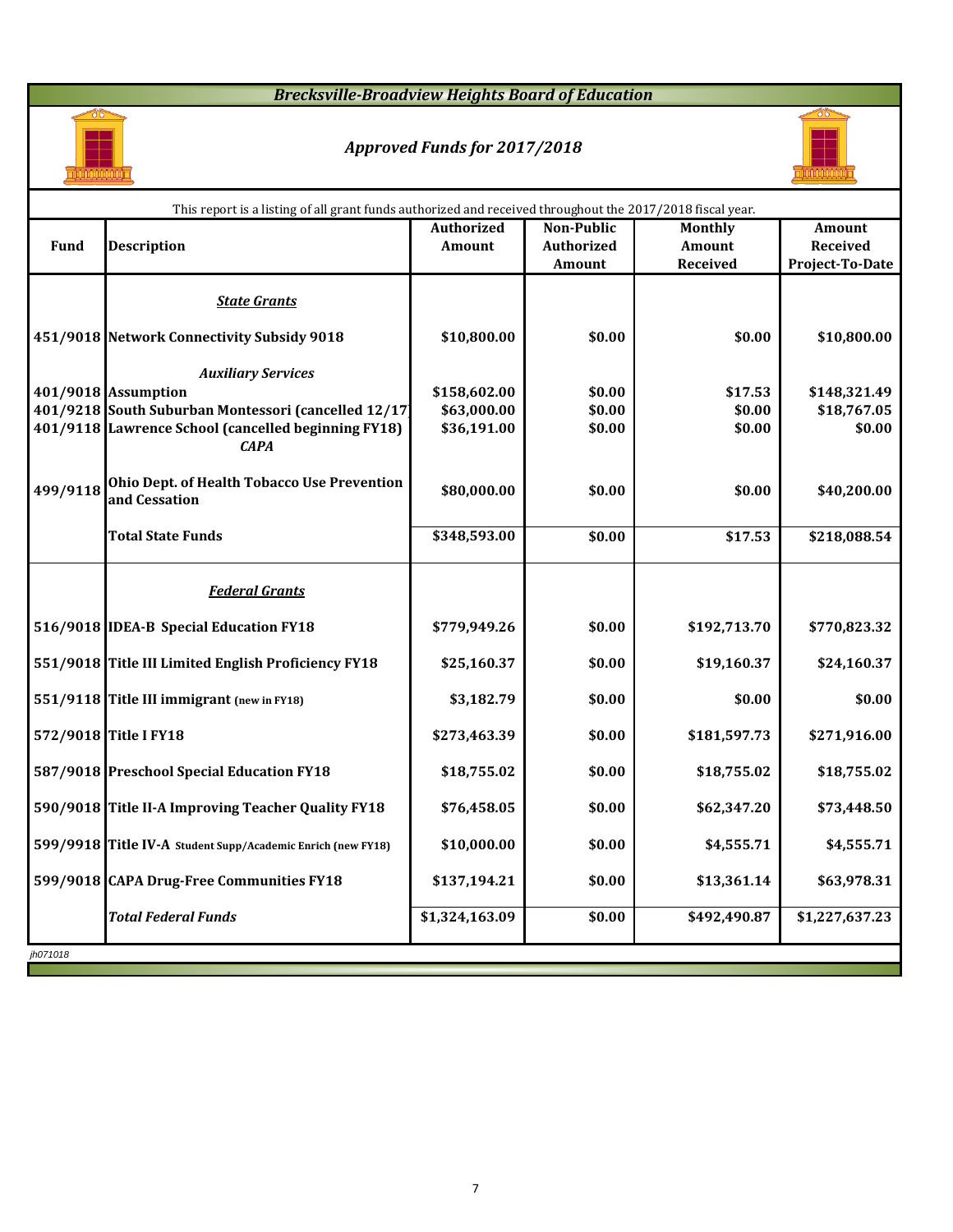| <b>Brecksville-Broadview Heights City School District</b> |                                              |                           |               |                 |  |  |  |
|-----------------------------------------------------------|----------------------------------------------|---------------------------|---------------|-----------------|--|--|--|
|                                                           | <b>Cash Reconciliation</b><br>June 30, 12018 |                           |               |                 |  |  |  |
|                                                           |                                              |                           |               |                 |  |  |  |
| <b>FINSUM Balance</b>                                     |                                              |                           |               | \$24,164,730.17 |  |  |  |
| <b>Bank Balance:</b>                                      |                                              |                           |               |                 |  |  |  |
| Citizens Bank - General                                   |                                              | $\boldsymbol{\mathsf{S}}$ | 988,057.55    |                 |  |  |  |
|                                                           |                                              |                           |               |                 |  |  |  |
| <b>Investments:</b>                                       |                                              |                           |               |                 |  |  |  |
| Citizens Bank - Interest Checking                         | 6,044,486.37                                 |                           |               |                 |  |  |  |
| <b>STAR Ohio</b>                                          | 2,026,422.71                                 |                           |               |                 |  |  |  |
| Meeder Investment Management                              | 11,282,492.57                                |                           |               |                 |  |  |  |
| <b>First Federal</b>                                      | 4,029,207.63                                 |                           |               |                 |  |  |  |
|                                                           |                                              | \$                        | 23,382,609.28 |                 |  |  |  |
| <b>Petty Cash:</b>                                        |                                              |                           |               |                 |  |  |  |
| Chippewa                                                  | 100.00<br>100.00                             |                           |               |                 |  |  |  |
| <b>Highland Drive</b><br>Hilton                           | 100.00                                       |                           |               |                 |  |  |  |
| <b>Central School</b>                                     | 100.00                                       |                           |               |                 |  |  |  |
| Middle School                                             | 150.00                                       |                           |               |                 |  |  |  |
| <b>Student Activity</b>                                   | 300.00                                       |                           |               |                 |  |  |  |
| <b>High School</b>                                        | 150.00                                       |                           |               |                 |  |  |  |
| Transportation                                            | 150.00                                       |                           |               |                 |  |  |  |
| <b>Board Office</b>                                       | 150.00                                       |                           |               |                 |  |  |  |
| Beekeepers                                                | 150.00                                       |                           |               |                 |  |  |  |
|                                                           |                                              | \$                        | 1,450.00      |                 |  |  |  |
| <b>Change Fund:</b>                                       |                                              |                           |               |                 |  |  |  |
| Middle School Athletics                                   | Returned 3/9/18                              |                           |               |                 |  |  |  |
| Middle School Concessions                                 | Returned 3/9/18                              |                           |               |                 |  |  |  |
| <b>High School Athletics</b>                              | Returned 3/9/18                              |                           |               |                 |  |  |  |
| <b>Food Services</b>                                      | Returned 3/9/18                              |                           |               |                 |  |  |  |
|                                                           |                                              | \$                        |               |                 |  |  |  |
| Less: Outstanding Checks-Citizens Bank (General Fund)     |                                              |                           | (206, 945.66) |                 |  |  |  |
|                                                           |                                              |                           |               |                 |  |  |  |
| Intransit wire adjustment error                           |                                              |                           |               |                 |  |  |  |
|                                                           |                                              |                           | (441.00)      |                 |  |  |  |
|                                                           |                                              |                           |               |                 |  |  |  |
|                                                           |                                              |                           |               |                 |  |  |  |
| <b>Bank Balance</b>                                       |                                              |                           |               | \$24,164,730.17 |  |  |  |
|                                                           |                                              |                           |               |                 |  |  |  |
|                                                           |                                              |                           |               |                 |  |  |  |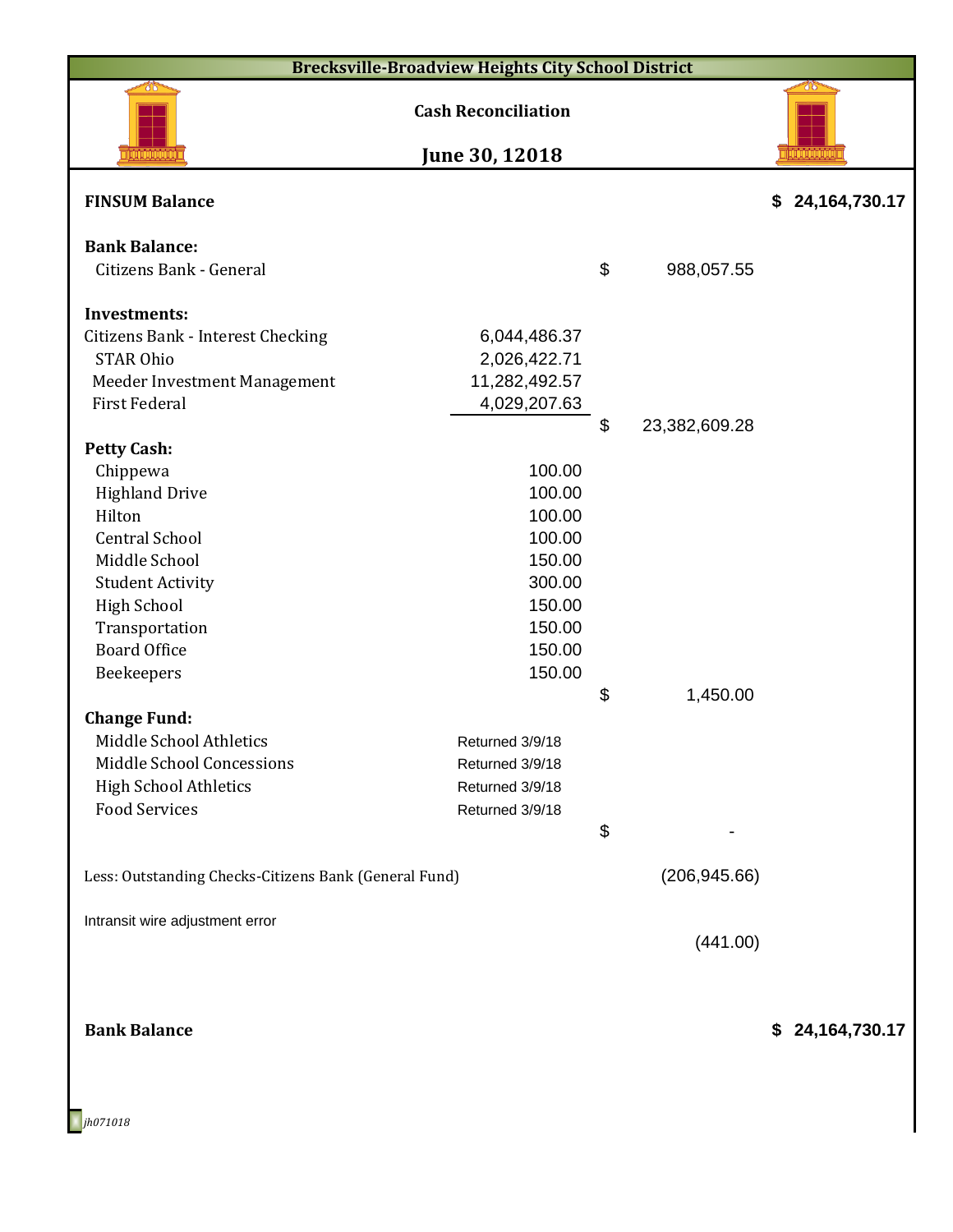| <b>Brecksville-Broadview Heights City School District</b> |                                         |                             |                                                            |                           |                                              |                                                    |                                |                                               |                                   |  |
|-----------------------------------------------------------|-----------------------------------------|-----------------------------|------------------------------------------------------------|---------------------------|----------------------------------------------|----------------------------------------------------|--------------------------------|-----------------------------------------------|-----------------------------------|--|
|                                                           |                                         |                             |                                                            |                           |                                              |                                                    |                                |                                               |                                   |  |
|                                                           | $30$ -Jun-18                            |                             |                                                            |                           |                                              |                                                    | <b>Appropriation Summary</b>   |                                               |                                   |  |
|                                                           |                                         |                             |                                                            |                           |                                              |                                                    |                                | 71118                                         |                                   |  |
|                                                           | "where fine education is a heritage"    |                             |                                                            |                           |                                              |                                                    |                                |                                               |                                   |  |
| <b>Fund</b>                                               |                                         | <b>FYTD</b><br>Appropriated | <b>Prior FY</b><br><b>Carryover</b><br><b>Encumbrances</b> | <b>FYTD</b><br>Expendable | <b>FYTD</b><br>Actual<br><b>Expenditures</b> | <b>MTD</b><br><b>Actual</b><br><b>Expenditures</b> | Current<br><b>Encumbrances</b> | <b>FYTD</b><br>Unencumbered<br><b>Balance</b> | <b>FYTD</b><br>Percent<br>Exp/Enc |  |
| 001                                                       | General Fund                            | \$47,638,359.00             | \$285,158.50                                               | \$47,923,517.50           | \$46,690,788.99                              | \$3,937,214.21                                     | \$419,486.87                   | 813,241.64                                    | 98.30%                            |  |
| 002                                                       | <b>Bond Retirement</b>                  | \$3,012,889.00              | \$0.00                                                     | 3,012,889.00              | \$2,503,375.65                               | \$83,649.81                                        | \$0.00                         | 509,513.35                                    | 83.09%                            |  |
| 003                                                       | Permanent Improvement                   | \$1,887,935.00              | \$361,692.65                                               | 2,249,627.65              | \$1,629,573.61                               | \$187,705.87                                       | \$540,845.56                   | 79,208.48                                     | 96.48%                            |  |
| 004                                                       | <b>Building Fund</b>                    | \$0.00                      | \$0.00                                                     | 0.00                      | \$0.00                                       | \$0.00                                             | \$0.00                         | 0.00                                          | $0.00\%$                          |  |
| 006                                                       | <b>Food Service</b>                     | \$1,631,100.00              | \$0.00                                                     | 1,631,100.00              | \$1,322,159.21                               | \$71,935.50                                        | \$30,370.00                    | 278,570.79                                    | 82.92%                            |  |
| 007                                                       | Special Trust                           | \$82,402.00                 | \$0.00                                                     | 82,402.00                 | \$73,579.32                                  | \$171.85                                           | \$0.00                         | 8,822.68                                      | 89.29%                            |  |
| 009                                                       | <b>Uniform Supplies</b>                 | \$261,247.00                | \$0.00                                                     | 261,247.00                | \$234,674.19                                 | \$2,808.65                                         | \$350.00                       | 26,222.81                                     | 89.96%                            |  |
| 014                                                       | Rotary - Internal Services              | \$445,661.00                | \$1,225.00                                                 | 446,886.00                | \$381,712.57                                 | \$120,349.76                                       | \$3,533.87                     | 61,639.56                                     | 86.21%                            |  |
| 018                                                       | Public School Support                   | \$151,449.00                | \$3,217.78                                                 | 154,666.78                | \$80,078.78                                  | \$2,679.38                                         | \$229.00                       | 74,359.00                                     | 51.92%                            |  |
| 019                                                       | Other Grants                            | \$141,160.60                | \$7,280.42                                                 | 148,441.02                | \$84,562.10                                  | \$13,125.15                                        | \$62.58                        | 63,816.34                                     | 57.01%                            |  |
| 020                                                       | Child Care - Beekeepers Fund            | \$495,167.00                | \$4,046.22                                                 | 499,213.22                | \$400,843.50                                 | \$33,141.40                                        | \$3,697.69                     | 94,672.03                                     | 81.04%                            |  |
| 022                                                       | <b>Unclaimed Funds</b>                  | \$0.00                      | \$0.00                                                     | 0.00                      | \$0.00                                       | \$0.00                                             | \$0.00                         | 0.00                                          | $0.00\%$                          |  |
| 200                                                       | <b>Student Managed Funds</b>            | \$362,766.00                | \$912.50                                                   | 363,678.50                | \$260,973.12                                 | \$6,426.09                                         | \$3,705.50                     | 98,999.88                                     | 72.78%                            |  |
| 300                                                       | District Managed Funds                  | \$566,925.00                | \$13,303.75                                                | 580,228.75                | \$492,629.29                                 | \$41,917.28                                        | \$10,136.25                    | 77,463.21                                     | 86.65%                            |  |
| 401                                                       | <b>Auxiliary Services</b>               | \$167,000.00                | \$43,380.70                                                | 210,380.70                | \$201,013.29                                 | \$19,139.20                                        | \$89.10                        | 9,278.31                                      | 95.59%                            |  |
| 451                                                       | OneNet (Data Communication)             | \$10,800.00                 | \$0.00                                                     | 10,800.00                 | \$10,800.00                                  | \$0.00                                             | \$0.00                         | 0.00                                          | $0.00\%$                          |  |
| 499                                                       | Miscellaneous State Grants              | \$99,501.00                 | \$13,000.00                                                | 112,501.00                | \$105,777.11                                 | \$4,730.03                                         | \$6,247.50                     | 476.39                                        | 99.58%                            |  |
|                                                           | 516 IDEA-B                              | \$779,949.26                | \$36,698.00                                                | 816,647.26                | \$689,326.23                                 | \$90,596.74                                        | \$95,189.23                    | 32,131.80                                     | 96.07%                            |  |
| 551                                                       | Title III - Limited English Proficiency | \$28,343.16                 | \$0.00                                                     | 28,343.16                 | \$27,343.16                                  | \$22,343.16                                        | \$0.00                         | 1,000.00                                      | 96.47%                            |  |
| 572                                                       | Title I - Disadvantaged Children        | \$286,463.39                | \$0.00                                                     | 286,463.39                | \$284,136.84                                 | \$128,246.84                                       | \$0.00                         | 2,326.55                                      | 99.19%                            |  |
| 587                                                       | Preschool                               | \$18,755.02                 | \$0.00                                                     | 18,755.02                 | \$18,755.02                                  | \$18,755.02                                        | \$0.00                         | 0.00                                          | 100.00%                           |  |
| 590                                                       | Title II-A - Improving Teacher Quality  | \$76,458.05                 | \$0.00                                                     | 76,458.05                 | \$72,422.65                                  | \$53,057.59                                        | \$0.00                         | 4,035.41                                      | 94.72%                            |  |
| 599                                                       | Miscellaneous Federal Grants            | \$190,653.91                | \$571.28                                                   | 191,225.19                | \$126,459.34                                 | \$13,894.34                                        | \$14,920.79                    | 49,845.06                                     | 73.93%                            |  |
| <b>Totals</b>                                             |                                         | \$58,334,984.39             | \$770,486.80                                               | \$59,105,471.19           | \$55,690,983.97                              | \$4,851,887.87                                     | \$1,128,863.94                 | \$2,285,623.29                                | 96.13%                            |  |